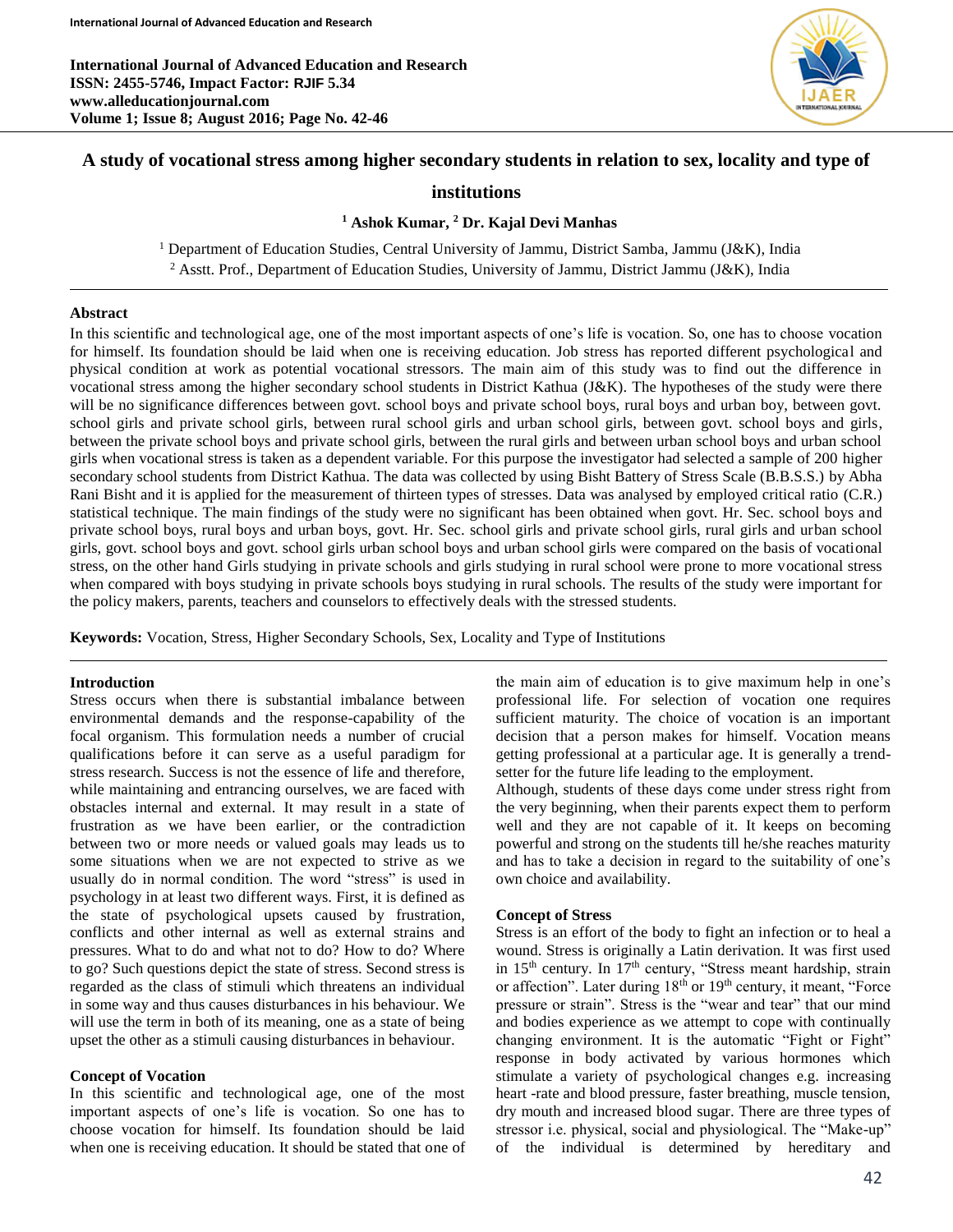environmental factors. Stress or stress response results from the interaction between the individual and the stressors, modified by the person's at the time.

# **Vocational Stress**

The stress in vocation means the state of worry resulting from pressure caused by the problem of too much work in vocation or poor working conditions. The significance of goal and strength of blockage increases the degree of stress in vocation. Vocational stress is both external and internal. External stress is environmental while internal stress is always frustrating and comes from individual's within Vocational stress is an obstacle in psychological as well as physiological adjustment of an individual and thwarts him to shift more defensive position in order to face the challenges of circumstances. Vocational stress is defined by Magrotis and Kores (1974), "Job stress is a condition worth interacting with worker's characteristics to disrupt psychological or physiological homeostatic. The caused situation conditions are job stresses and the disrupted homeostatic is job related stress vocational stress is that condition in which failure dominates the attempts."

The psychological and management scientists have different views about potential, psychological and situational conditions or job factors, which causes job stress. The researches engaged in analyzing the antecedents and sequences of job stress have reported different psychological and physical condition at work as potential vocational stressors.

# **Significanc of the Problem**

The rate of vocational stress is increasing alarmingly in the outgoing students from different departments. It needs quick and immediate attention and action for its effective management. If this important field of study is left unattended, this may lead to many incurable psychological problems based on this concept. The present age is known as the age of stress and strain. Every individual has become prone to stress, including small children to old age people. Individuals suffer from different types of stresses due to the complexity of life. There are various obstacles – both environmental and personal, that can interfere in proper adjustment of the individual. Such obstacles put adjectives demands or stress on the individual who will strive to maintain and actualize on both levels – biological and psychological. We should direct our needs, motives and goals towards this end. Success is not the essence of life and thereby while maintaining and enhancing ourselves, we are faced with hurdles internally. This may result in a state of stress. When an extreme pressure is brought on us and we are said to be working and behaving under stress, we try to adjust to our own self or environment while bearing the consequences of the stress. After reviewing the various literatures it is noted that Sharma (2006) [9] conducted a study of vocational stress among Adolescents in relation to school climate; found that adolescents of healthy private school climate do not differ significantly on vocational stress. Pretti (2007) found that there was no significant difference in vocational stress among adolescents on the basis of income level and caste level of adolescents. Yu-Cheung Wong (2009) the study has proved that psychological well-being has a positive relationship with college stress and positive coping strategies have significant effects on solving psychological health problems. Male students reported higher level of stress, worse psychological well-being, and having less inclination towards using positive coping strategies. Students studying in science subjects scored higher in personal hassle. Students from private colleges reported higher level of academic hassle while year two students had the highest level of stress and lowest level of psychological well-being compared to students studying in other years. Ashu (2010) found that there was no significant difference in the vocational stress among the students having different academic achievement and sex.

The life in modern times has become very fast. Everybody is over busy in order to meet basic needs, personal needs and social needs. People are struggling throughout the day, as a result, at home or in the family, parents and children both are suffering from stress. You will not find a single person without stress. Stress is responsible for affecting the adjustment, achievement and stability of mind and happiness of the people. There is an increase day by day in number of dropouts, failures, under achievers, emotionally unstable children, delinquents and antisocial children, drug- edicts etc. This has greatly affected the academic performance of children, and the gifted are becoming underachievers due to stress and strain in their minds. While teachers are not therapists they can be very helpful to stressed students by demonstrating friendly attributes, teachers can become aware when students are under stress and help them cope with stress effectively.

# **Statement of the Problem**

In the light of above facts the following problem was stated:

*"A Study of Vocational Stress among Higher Secondary Students In Relation To Sex, Locality and Type of Institution"*

# **Operational Definitions of Terms Used**

Following were the operational definitions of the terms used:

- **Vocation: -** Vocation means getting professional at a particular age. It is generally a trend-setter for the future life leading to the employment.
- **Stress: -** The word "Stress' is used in psychology in at least two different ways. First it is defined as the state of psychological upsets or disequilibrium in the human beings called by frustration, conflicts and other internal as well as external strains and pressure. Secondly stress is regarded as a class of stimuli which threaten an individual in some way and thus cause disturbance in his behaviour. Stress is conceptualized as having following components i.e. frustration, conflicts, pressure and anxiety.
- **Vocational Stress: -** It is stress relating to job and involves an interaction of a person and the environment. In the present study the vocational stress was defined on the basis of the score obtained from higher secondary school of district Kathua with the help of Bisht Battery of Stress Scale (B.B.S.S.) by Abha Rani Bisht and it is applied for the measurement of thirteen types of stresses.
- **Sex: -** In a present investigation "sex' is a word used for making distinction between male and female students.
- **Govt. Schools: -** Those school which are state government. In present study schools affiliated to JKBOSE and run by J&K govt. were defined as Govt. schools.
- **Private Schools: -** These are the schools which are maintained by private authorities. Government gives permission to open these schools.
- **Locality: -** In the present study locality means students belonging to urban and rural area/localities.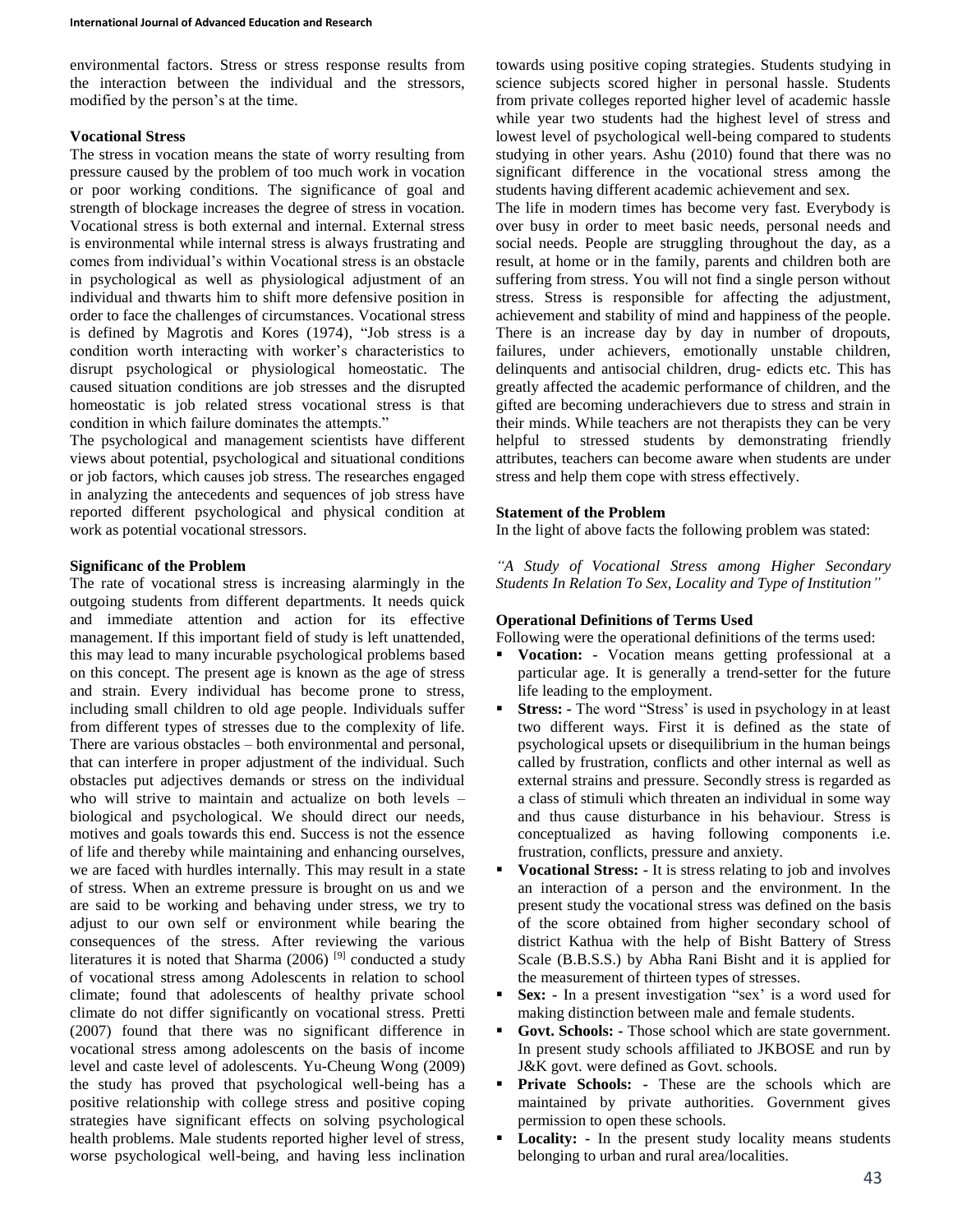# **Objectives of the Study**

For the present study following objectives were achieved:-

- 1. To find out significant differences between govt. Hr. Sec. school boys and private school boys when vocational stress is taken as a dependent variable.
- 2. To study the significant difference between urban boys and rural boys on vocational stress.
- 3. To find out the significant difference between govt. Hr. Sec. School girls and private school girls when vocational stress is taken as a dependent variables.
- 4. To study the significant difference between rural girls and urban girls on the scores of vocational stress.
- 5. To study the significant differences between govt. Hr. Sec. School boys and govt. school girls when vocational stress is taken as a dependent variable.
- 6. To find out the significant differences between private Hr. Sec. school boys and private school girls on vocational stress.
- 7. To study the significant differences between rural boys and rural girls when vocational stress is taken as a dependent variable.
- 8. To find out the significant differences between urban boys and urban girls on the scores of the vocational stress.
- 9. To suggest educational implications based on the findings of the study.

# **Hypotheses of the Study**

On the basis of above stated objectives the following hypotheses were framed

- 1. There will be no significance differences between govt. school boys and private school boys when vocational stress is taken as a dependent variable.
- 2. There will be no significant differences between rural boys and urban boys when vocational stress is taken as a dependent variable.
- 3. There will be no significant differences between govt. school girls and private school girls when vocational stress is taken as a dependent variable.
- 4. There will be no significant differences between rural school girls and urban school girls on vocational stress.
- 5. There will be no significant differences between govt. school boys and girls school girls vocational stress.
- 6. There will be no significant difference between the private school boys and private school girls when vocational stress is taken as a dependent variable.
- 7. There will be no significant differences between the rural boys and rural girls on the vocational stress.
- 8. There will be no significant difference between urban school boys and urban school girls when vocational stress is taken as a dependent variable.

# **Delimitations of the Study**

A study does not yield many fruitful outcomes particularly when it has to be computed with in a limited short time. Due to insufficient time at the proposal of the investigator, he restricted the study as follows:

- 1. The study was confined to higher secondary school going boys and girls.
- 2. The study was conducted on 200 students only including boys and girls.
- 3. The data was collected from the schools of Kathua districts only.
- 4. The study was limited to Hindi knowing students only as the tool used was in Hindi language.
- 5. Only three govt. and four private schools were selected for the collection of the data for the study.
- 6. The data was collected from 100 urban and 100 rural students.

# **Plan and Procedure of the Study**

After discussing the Concepts and studies which have been conducted in India or Abroad, in the proceeding chapter, now the effort will be made to discuss research methods, population, sample, tools and techniques used by the investigator to comprehend the Vocational stress among higher secondary school students in District Kathua.

# **Method**

For the present study the investigator was used mainly the descriptive survey method. Descriptive research method is a method for collecting and analyzing data, obtained from a large number of respondents representing a specific population collected through highly structured and detailed questionnaire or interview.

# **Population**

Population is also known as "universe". In the present study the students studying in higher secondary schools in District Kathua constituted the population of the present study.

# **Sampling**

The sample of present investigation was selected from the private and Govt. Hr. Sec. School boys and girls. For this purpose the investigator was used stratified sampling technique. The total sample of the students representing the present population was 200 consisting of 100 boys and 100 girls.

### **Variables Studied**

The following variables were studied in the present investigation:

### **Dependent Variable**

1. Vocational stress

### **Independent Variables**

- 1. Sex
- 2. Locality
- 3. Type of Institution

### **Tool Used**

In the present study, the instrument employed for the collection of data was: - Bisht Battery of Stress Scale (B.B.S.S.) by Abha Rani Bisht and it is applied for the measurement of thirteen types of stresses.

### **Statistical Techniques Employed**

Keeping in mind the above stated hypotheses the investigator used C.R. (Critical Ratio) technique for data analysis.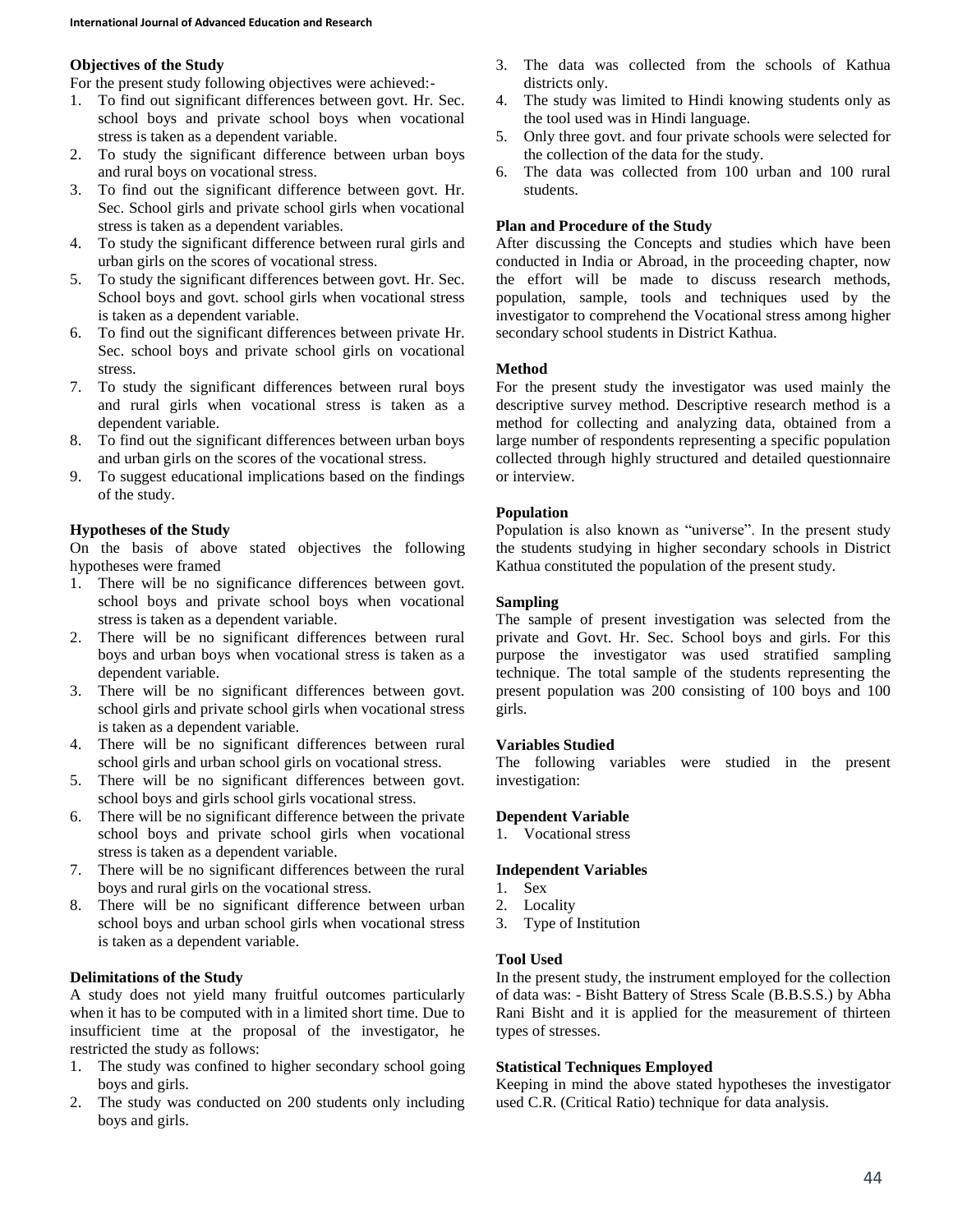# **Analysis and Interpretation of Data**

| S. No          | Category             | N  | Mean  | S.D   | $SE_{M}$ | <b>SEDM</b> | 't' ratio | Level of Sig. | <b>Results</b>    |
|----------------|----------------------|----|-------|-------|----------|-------------|-----------|---------------|-------------------|
| л              | Govt. School         | 50 | 436.3 | 37.8  | 5.35     |             |           |               |                   |
|                | Private School       | 50 | 427.2 | 39.30 | 5.56     | 7.71        | 1.18      | <b>NS</b>     | Hyp 1 is accepted |
| $\overline{2}$ | <b>Rural Boys</b>    | 50 | 425.4 | 37.14 | 5.25     |             |           | <b>NS</b>     | Hyp 2 is accepted |
|                | Urban Boys           | 50 | 429   | 38.65 | 5.47     | 7.58        | 1.80      |               |                   |
| 3              | Govt. School         | 50 | 434.1 | 35.14 | 4.97     |             |           | <b>NS</b>     | Hyp 3 is accepted |
|                | Private School       | 50 | 441.3 | 29.80 | 4.21     | 6.51        | 1.11      |               |                   |
| $\overline{4}$ | <b>Rural Girls</b>   | 50 | 443.1 | 28.7  | 4.06     |             |           | <b>NS</b>     | Hyp 4 is accepted |
|                | Urban Girls          | 50 | 432.3 | 35.43 | 5.01     | 6.45        | 1.67      |               |                   |
| 5              | Govt. School Boys    | 50 | 436.3 | 37.80 | 5.35     |             |           | <b>NS</b>     | Hyp 5 is accepted |
|                | Govt. School Girls   | 50 | 434.1 | 35.14 | 4.97     | 7.30        | 0.30      |               |                   |
| 6              | Private School Boys  | 50 | 427.2 | 39.30 | 5.56     | 6.97        | $2.02*$   | S             | Hyp 6 is rejected |
|                | Private School Girls | 50 | 441.3 | 29.80 | 4.21     |             |           |               |                   |
| 7              | <b>Rural Boys</b>    | 50 | 425.4 | 37.4  | 5.25     |             |           | S             | Hyp 7 is rejected |
|                | <b>Rural Girls</b>   | 50 | 443.1 | 28.7  | 4.06     | 6.64        | $2.66**$  |               |                   |
| 8              | Urban Boys           | 50 | 439   | 38.65 | 5.47     |             |           | <b>NS</b>     | Hyp 8 is accepted |
|                | Urban Girls          | 50 | 432.3 | 35.4  | 5.01     | 7.42        | 0.92      |               |                   |

**Table 1:** Showing't' value of different categories on Vocational stress

**\*** Significant at .05 level of significance

\*\* Significant at .01level of significance

### **Main Findings**

On the basis of above table the, investigator laid down the following main findings:

- 1. When govt. Hr. Sec. school boys and private school boys were compared on the basis of vocational stress, no significant difference has been obtained.
- 2. When rural boys and urban Hr. Sec. school boys were compared on the basis of vocational stress, no significant differences have been obtained.
- 3. No significant difference has been obtained, when govt. Hr. Sec. school girls and private school girls have been compared on the basis of vocational stress.
- 4. When rural girls and urban school girls were compared on the basis of vocational stress no significant differences have been obtained.
- 5. When govt. school boys and govt. school girls were compared on the basis of vocational stress no significant difference have been obtained.
- 6. Girls studying in private schools are prone to more vocational stress when compared with boys studying in private schools.
- 7. Girls studying in rural schools are prone to more vocational stress when compared with boys studying in rural schools.
- 8. No significant differences have been obtained when urban school boys and urban school girls were compared on the basis of vocational stress.

### **Educational Implications**

It has been said that necessity is the mother of invention. What lies beneath this age-old concept is a sustained & constant search for new possibilities & new processes & new products. Students in general and higher secondary school students in particular are suffering from vocational stress. Education, to complete, must be humane. It must include not only the training of the intellect but the refinement & development of vocational knowledge. No education can be regarded as complete if it neglects the vocational aspect. The present study

tried to pick up very practical problem, the results of which can be implemented easily but thoughtfully in following ways.

- 1. The present study shall be beneficial for the school authorities to abolish those activities, which increases vocational stress among the students at secondary level.
- 2. The significant results of the study reveal that we can give proper guidance to the students for their vocational choice. This study can guide the students in a proper way to reduce their vocational stress.
- 3. Steps should be taken to ensure security of vocation in non-government service. Adequate facilities should be provided at all stages, so that they feel satisfied with their job.
- 4. Most significant contribution of the study could be for the managers or owners of different school for providing essential, school environment for the students so that they feel satisfied & come out as effective students.
- 5. One of the most significant implications of study may be for the school functionaries as the recommendations to immediately frame innovative schemes for students including awards, comfortable conditions with a purpose to develop vocational understanding in them.
- 6. The findings of the study may be applied while formulating policies & programmes for the students.
- 7. The findings of the study would help in knowing the vocational stress of high academic achievers & low academic achiever.
- 8. The findings of the study would help educators and psychologists to predict the vocational stress of an individual on the basis of academic achievement test scores.
- 9. The school authorities & parents should provide an atmosphere to the students so that they should be vocationally mature.
- 10. Curriculum designer, while developing a curriculum framework should keep in mind to emphasize those methods & techniques, which prove helpful in creating vocational stress among students.